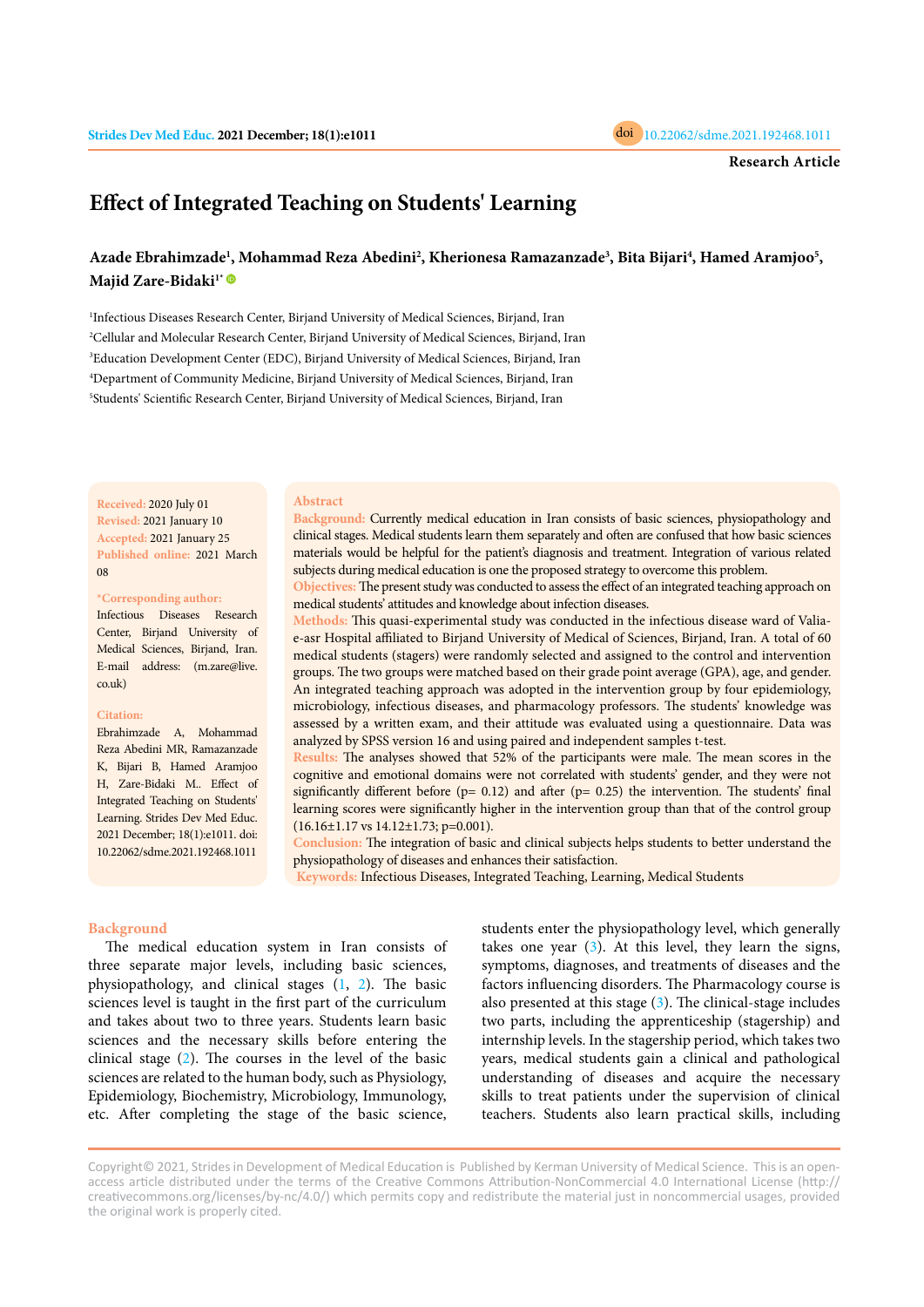clinical examination, diagnostic techniques, and treatment methods. The clinical internship period usually takes 18 months and includes skills training and clinical decisionmaking independent from professors' supervision. At this level, students start disease diagnosis and treatment ([3\)](#page-4-0).

The teaching processes for medical courses are traditionally separate. Basic sciences are instructed in the first 2-3 years of the curriculum, whereas the clinical subjects are usually presented in the last part of the curriculum. Medical students are mostly confused in the early years of their studies. One of the most important and controversial questions they raise is that how much theoretical contents from basic sciences would be useful for disease diagnosis and treatment ([2](#page-4-0)). Evidence shows that there is no logical relationship between the basic and clinical subjects, and the inappropriate method and time for teaching has made the problem even more complicated. The integration of basic and clinical courses is a strategy suggested by the Ministry of Health and Medical Education in Iran [\(3](#page-4-0)).

Special attention was paid to designing interdisciplinary curriculum programs, also called the integrated teaching/ learning approach, from 1930 to 1980, which was the golden time for curriculum development [\(4](#page-4-0)). The purpose of curriculum integration is to link and to mix the contents from different disciplines to meet the basic educational needs of learners and improve their level of thinking [\(5](#page-4-0)).

Integrated instruction is defined as a kind of teaching approach within which students at the same time analyze a variety of knowledge related to a certain scientific course but from different dimensions [\(6\)](#page-4-0). Integration includes a set of programmed learning experiences that not only provide a collection of common information and knowledge for learners but also enables them to discover new relationships among different scientific disciplines for better learning of a subject as a whole [\(7](#page-4-0)). Integration in the teaching process occurs in different formats, such as single-threaded, multi-disciplinary, and inter-disciplinary approaches. In the single-threaded approach, learning in one field is simultaneously improved by learning another field. In multi-disciplinary integration, an educational subject is taught by teaching several related subjects. However, in interdisciplinary integration, the merging of the teaching process occurs by mixing two courses and establishment of a new educational course ([8](#page-4-0)). The integrated teaching approach offers numerous advantages, including interdisciplinary relationship, a more efficient teaching/learning process, improvement of the level of education, translating from knowledge level to practice and problem-solving level, increasing students' motivation, and finally, enhancing the cooperation of professors in a multi-disciplinary academic environment ([8](#page-4-0), [9\)](#page-4-0).

It is believed that the integration of basic and clinical sciences provides opportunities to improve physicians' competencies and prepare them to adapt to evolving technologies and patient expectations. The attitude and working habits of learners have been improved, and their team work attitude has substantially increased in the

integrated method ([1](#page-4-0)). This type of integration in medical education also enhances the application of basic sciences' principles to improve students' critical thinking, resulting in efficient clinical decision making ([9](#page-4-0)).

# **Objectives**

Considering the fact that several studies emphasize the superiority of the integrated teaching method and differences in learning and teaching cultures, the objective of the present study was to determine the effectiveness of integrated teaching method in the cognitive and emotional domains among the medical students attending the theoretical course of Infectious Diseases at Birjand University of Medical Sciences. We also sought to compare the impacts of integrated and traditional teaching methods on students' learning scores.

# **Methods**

This semi-experimental study was carried out in a course on infectious diseases, including the infectious disorders caused by several bacteria, including *Mycobacterium tuberculosi*s, *Homophiles influenza*, *Pseudomonas aeruginosa*, *Staphylococcus aurous*, and *Streptococcus pneumonia*. The course was offered in the infectious diseases ward at Vali-e-Asr Hospital affiliated to Birjand University of Medical Sciences, Birjand, Iran. All participants were randomly divided into control and intervention groups based on their age, gender, and the GPA score of basic sciences courses.

The participants were all medical students who were at the stager stage (fourth year) and had registered for participation in the Infectious Diseases course in the academic year 2017-18. Medical students who were not interested in participation in the study or were absent for more than one session were excluded. Finally, 60 medical students participated in the study.

Initially, a pre-test was taken to evaluate the primary knowledge of both control and intervention groups regarding infectious diseases. The possible marks ranged from 0 to 20. Using a researcher-made questionnaire, we also asked for the students' opinions regarding the cognitive and emotional effects of the integration of basic and clinical courses of infectious diseases as a new teaching method.

Then, the control group, including 30 medical students, attended an infectious diseases course on the abovementioned subjects during four sessions (8 hours) by a professor who was a specialist in infectious diseases. At the end of the course, a summative evaluation (post-test) was performed as the final exam. Using a questionnaire, we also obtained the students' opinions regarding the effect of this method on their cognitive and emotional functions.

In the next semester, the other 30 medical students from the same level (experimental group) participated in an integrated teaching/ learning approach, including four sessions (8 hours) following a pre-test. Using a questionnaire, we also obtained students' opinions regarding the effect of this method on their cognitive and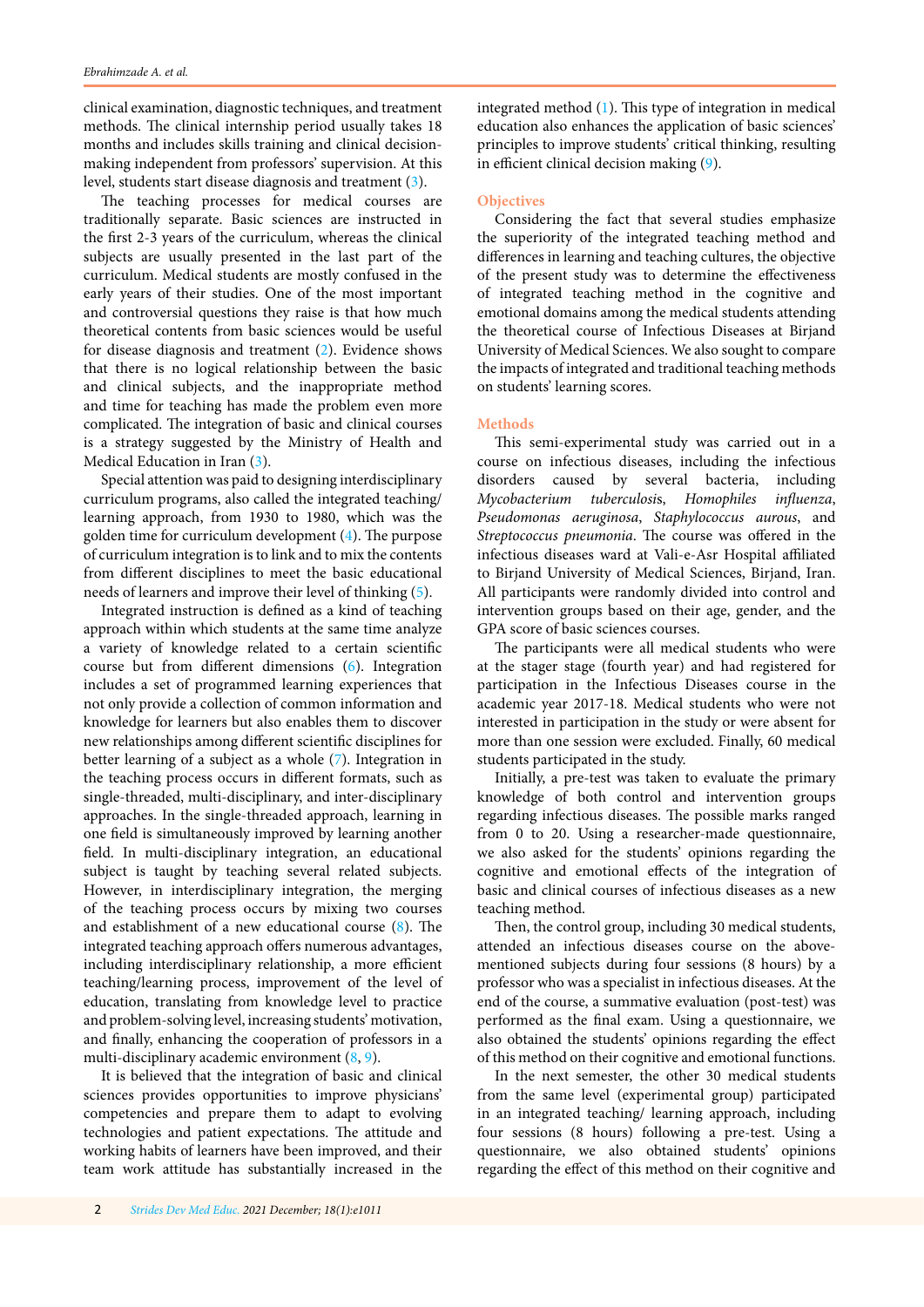emotional functions. A collection of faculty members from the Epidemiology, Microbiology, Infectious Diseases, and Pharmacology departments presented their teaching contents in an integrated method at the same time and the same location as the traditional teaching method.

Before the beginning of the course, the objectives for the integrated teaching method were explained to the students, and their informed consent to attend the study was obtained. The course syllabi were identical in both teaching methods. Therefore, other professors agreed to cover only the same materials which were formerly taught by the professor who was a specialist in infectious diseases. While all the professors were present during the class, the integrated method was performed as follows: The first 10 minutes of each session were devoted to evaluating the students' learning and drawing their attention to remarkable and more important points in each subject. Then, the microbiology professor explained for 15 minutes the structure of the microorganism, virulence factors, the organism characteristics in culture and microscopy, and the general method of pathological diagnosis. Then, for 15 minutes, the epidemiology professor presented a detailed epidemiology of the disease in the world, Iran and South Khorasan. After that, 10 minutes was devoted to questions and answering them as well as discussion related to these two parts. Afterward, the infectious diseases professor talked about the related diseases, symptoms of each disease, differential diagnoses, and pathological and radiographic diagnoses for 35 minutes. Finally, for 15 minutes, the pharmacology professor explained the treatment, selected antibiotics, and their application in the related infections, treatment challenges, interactions, and side effects. The last 10 minutes were assigned to asking questions, answering, and general discussion by the students in the presence of the four professors. At the end of the  $4<sup>th</sup>$  session, using the same checklist, the students' points of view were recorded in two levels. Summative evaluation was also conducted by performing a post-test similar to the pre-test. Also, the students' points of view were obtained with the same questionnaire used for the control group.

Data was entered into SPSS (v.16), and learning outcomes were assessed in both groups by comparing their mean scores before and after the teaching procedure with each other using *t*-test. In the intervention group, the students' points of view were also analyzed in the cognitive and emotional domains using paired *t*-test. A *P*-value of less than 0.05 was considered significant.

The present study was designed and conducted as an educational scholarship project approved by the center for the development of medical education (EDC) at Birjand University of Medical Sciences, and the need for its ethics approval was waived by the Vice-Chancellor

for Education in Birjand University of Medical Sciences (Certificate No. 1213119/12). Before starting the project, the study objectives were explained to all the participants. Those who agreed and signed the written informed consent were enrolled. The participants were informed that participation was voluntary and they could leave the study at any time.

#### **Results**

The mean age of the participants was 19.49±1.51 years, and 52% of them were male. There was no significant difference between the two groups regarding their demographic information. The mean scores of the students' points of views in the cognitive domain before and after the intervention were 24±1.38 and 25.8±1.36 out of 45, respectively. Although the students' mean score in the cognitive domain was higher after the teaching intervention, but this difference was not significant (P=0.12). The same trend in the emotional domain was observed. The mean scores of the emotional domain before and after the procedure were 23.2±1.42 and 24.6± 1.26 out of the total of 45, respectively (P=0.25).

Comparison of mean scores in cognitive and emotional domains in the two genders revealed no significant differences. Indeed, the mean score for the female and male students in the cognitive domain were 24.6±8.3 and  $27.1\pm4.8$  (P=0.36), respectively. In the emotional domain, these values were 22.9±7.7 for female and 26.5±3.8 for male students (P=0.16). Our findings also showed that the students' final marks (mean) in the intervention group was 16.16±0.23 out of 20, whereas this value for the control group was 14.12±0.35. Statistical analysis of the data revealed that the integrated multidisciplinary method was significantly more effective in promoting learning compared to the traditional teaching method (P<0.001; Table 1).

#### **Discussion**

This study examined the effect of integrated teaching on medical students' attitudes and knowledge about infectious diseases using a questionnaire. There was no significant difference between the two groups in terms of their attitudes towards the teaching methods. Although the mean scores for both cognitive and emotional domains increased after the intervention, the differences were not significant. This could be due to the small sample size, which is one of the limitations of our study and needs further investigation with larger sample sizes. Also, no association was found between gender and scores neither in cognitive nor in emotional domains. Although the mean score in the cognitive domain for male students was higher than the female students' mean score, this difference was not significant.

**Table 1.** Comparison of summative marks (mean) between the intervention and control groups

| Procedure                              |    | <b>Std. Deviation</b> | $\sim$<br>ЮĿ   |       |
|----------------------------------------|----|-----------------------|----------------|-------|
| Integrated<br>mueg                     | υc | .                     | $\sim$<br>∪.∠J | 0.001 |
| $\overline{\phantom{0}}$<br>raditional | 30 | 1.12                  | v.j.           |       |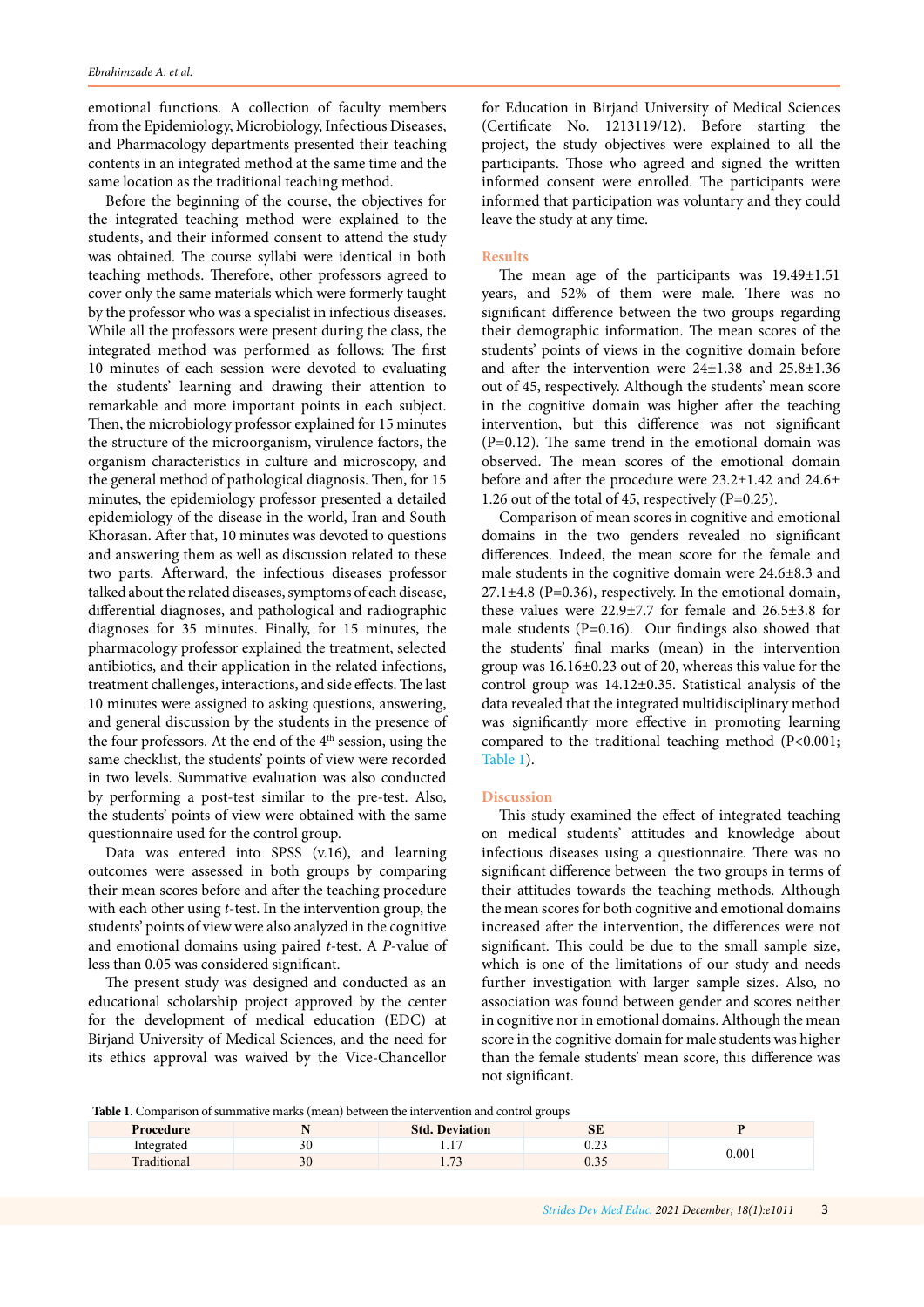Also, the mean score of male students in the emotional domain was higher than female students' mean score; however, this difference was not statistically significant. These findings were consistent with the results of other studies.

In a study by Rosse et al. on teaching of Anatomy course, the results showed that students showed better progress by the integrative approach in comparison to the traditional method not only in the cognitive dimension but also in the social and emotional domains [\(10\)](#page-4-0). Another study conducted in three medical schools in Holland to compare the impact of different educational methods on preclinical (the second-fourth years) and clinical students (fifth-sixth years), it was shown that students who were taught by the integrated method had a higher accuracy in clinical diagnosis in comparison with other students who were instructed by two other methods, such as traditional and problem solving  $(11)$  $(11)$ . In another study conducted by Marreez in 2013, two groups of junior medical students participated, and the effect of the integrated teaching method was assessed on their attitudes and performance. They reported that the mean score for students' attitudes significantly increased due to the integrative teaching method. Students' attitude scores toward importance factors like the first impression with patient, general information for diagnosis and treatment procedure, and disease diagnosis were all significantly higher after integrated teaching [\(12\)](#page-4-0).

Our study presented that summative marks for students' knowledge in the integrated method were significantly higher than those in the traditional one. This finding signifies the fact that the implementation of the interdisciplinary, integrated method for teaching the Infectious Diseases course had a remarkable positive impact and improved students' learning. This finding is consistent with the results of other studies. In an interventional study in the form of pre- and post-test by Vyas in 2011, 45 sophomore medical students participated in a Gastrointestinal course in the first year of the medical program. It included early clinical exposure, problembased learning, small group laboratory work, and lectures. The evaluation of the program was formative with PBL sessions and summative using Knowledge exam and PBL. Students reported that their attitude towards the quality and efficacy of medical training increased by 81% after the implementation of the program. A positive feedback was received from the students and faculty members on the benefits. The students suggested that integrated teaching is a necessity for their learning and could be applied for other courses in the curriculum, as well [\(13\)](#page-4-0).

Brauer et al. conducted a study aimed at evaluating the integration of medical subjects, such as Physiology, Anatomy, and Biochemistry in a Gastrointestinal Diseases course. The period of integration was three weeks each year. Sixty students participated in the study in each year, and their total period of education was three years. The teaching method included lecture, group discussion, and patients' clinical examination. The students were divided

into small groups consisting of six individuals. The professors were selected from Biochemistry, Physiology, and Anatomy departments. The procedure was carried out by a professor in each subject, and at the end of the three weeks, the students were assessed. The students believed that this approach could not only increase the cooperation between the basic and clinical departments but also it could motivate them to use their basic knowledge in the clinical stage. Eighty percent of the students reported that this teaching method could improve their scientific learning and skills in medicine ([14](#page-4-0)).

In a survey of physicians and undergraduate students regarding the simultaneous teaching of basic and clinical sciences, they reported that this approach helped them to better understand their responsibilities as a physician in the society. They also emphasized the importance of cooperation among health systems in the treatment of patients. Regarding the cognition domain, the students reported that they better understood the diseases, and it also provided a powerful clinical information network in their minds and resulted in better disease diagnosis. In the behavioral domain, this integrated teaching method provided them an atmosphere to feel that they belong to the society and changed their attitudes and behaviors to have a better judgment about diseases. This method also helped them to achieve the skills needed for better communication and their improved social relationship with patients ([15\)](#page-5-0).

To improve the quality of teaching in modern medical education, various strategies have been taken into consideration as the basis for the integration of basic and clinical sciences in the curriculum of medicine. The SPECES teaching strategy proposed by Harden (16) is the major strategy, which consists of six items, as shown in Table 2.

The integrative approach is an important teaching method that aims to establish a relationship among academic subjects. One of the integration types is the vertical integration for the basic and clinical subjects. Recently, there has been a global desire for early clinical exposure (ECE) in the initial years of educational programs in medical training systems. The advantages of the vertical integration and ECE include students becoming more motivated to learn deeply, better understand the basic and clinical sciences, and more appropriately apply their knowledge for better clinical reasoning [\(17](#page-5-0)).

Kalpana reported that the integrated teaching method in medical education promoted learning by 61.5%, enhanced treatment performance by 70%, and improved students' attitude towards this teaching method by 67%. However, these figures for the traditional teaching method for the basic sciences and clinical stages were only 27%, 37% and 20%, respectively. The average of their marks was also increased significantly in the integrated method when compared with the other methods [\(18\)](#page-5-0).

In a study conducted by Brumpton in 2013 to evaluate the opinions of medical students regarding an integrative teaching program, 125 fifth-semester students were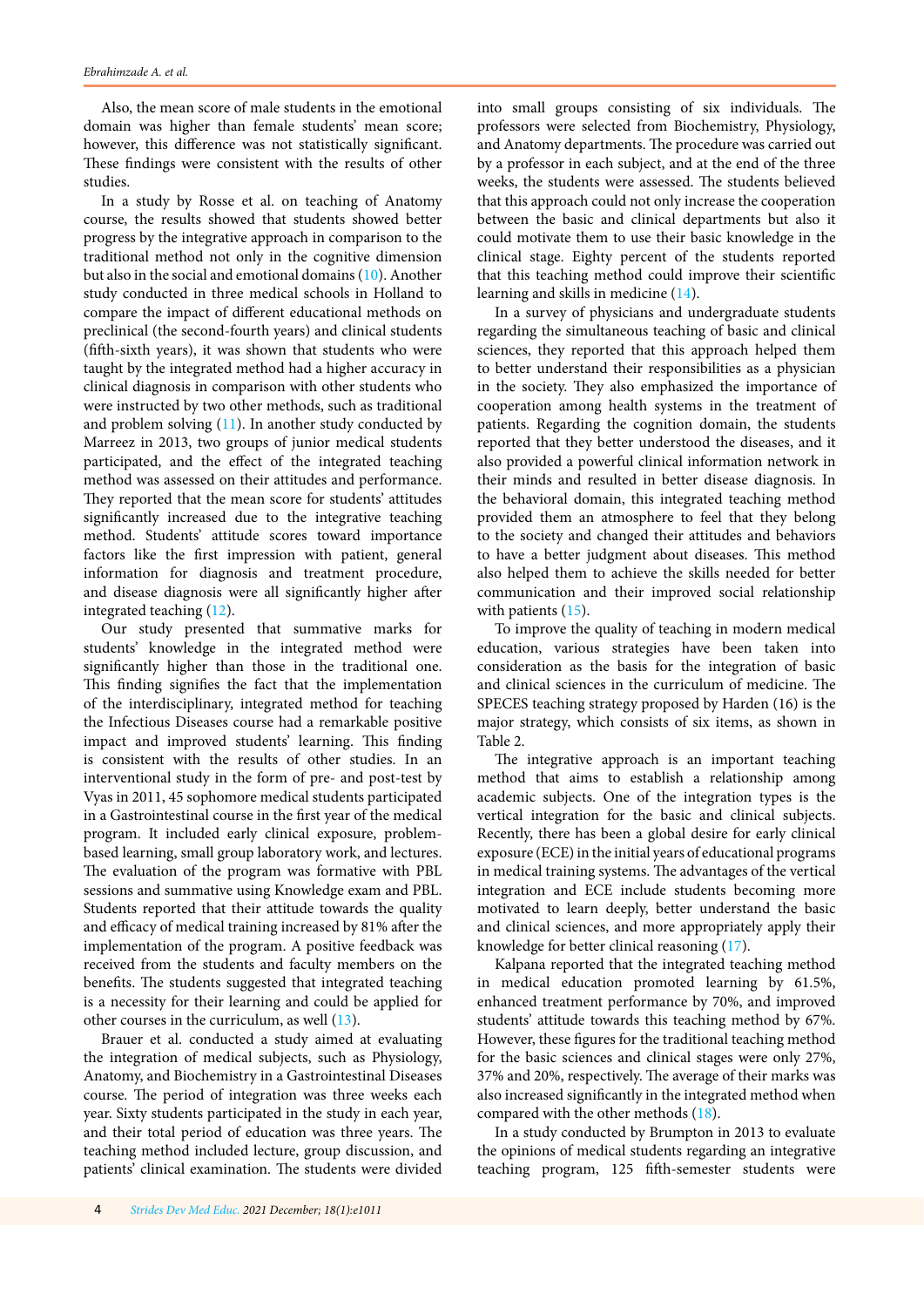<span id="page-4-0"></span>selected. Ninety percent of the students believed that the integrated teaching method helped them to improve their knowledge, skills, and scientific reasoning. Eighty-two percent of them also believed that the integrated teaching approach enhanced their abilities in clinical examination. Fifty-two percent of the students preferred horizontal integration to vertical integration. Medical education is constantly evolving and more than half of the schools in the United States change their curriculum annually through vertical and horizontal ways of integration ([19](#page-5-0)). A study conducted by Zolfaghari et al. to develop a concept mapping strategy for integrating the basic and clinical sciences for Nursing and Midwifery students showed an increase in students' learning and participation. This study can be expanded to integrate clinical and basic training in other medical education programs [\(20\)](#page-5-0).

#### **Strengths and limitations**

We engaged with a main limitation in this study and introduced a teaching method. To apply this method, it was necessary to coordinate the presence of several professors in the classroom. Also, with the presence of several professors, many questions and discussions were raised that extended beyond the class time. However, these discussions and challenges, especially with the presence of professors of basic medical sciences and clinicians, were a strength of the class both for the students and for the professors.

#### **Conclusion**

In general, the integration of the basic and clinical subjects helps students to better understand the physiopathology of diseases, improves their abilities, grows their personal talents, and prepares them to have an excellent level of mastery and expertise for their future profession.

# **Suggestions for future studies**

It is suggested that this teaching method be used not only in the Infectious Disease course but also in other clinical courses. Moreover, this method should be offered at least in a few sessions for each course. In this way, students can gain a more accurate understanding of the relationship between basic and clinical sciences and will be able to apply their knowledge of basic medical sciences in disease diagnosis and treatment.

**Acknowledgments:** The authors would like to thank all the students who participated in this study.

**Conflict of interests:** None declared.

#### **Ethical approval**

The present study was designed and conducted as an educational scholarship project approved by the center for the development of medical education (EDC) at Birjand University of Medical Sciences, and the need for its ethics approval was waived by the Vice Chancellor for Education

in Birjand University of Medical Sciences (Certificate No. 1213119/12).

# **Funding/Support:** None.

#### **References**

1. Bandiera G, Boucher A, Neville A, Kuper A, Hodges B. Integration and timing of basic and clinical sciences education. Med Teach. 2013 May;35(5):381-7. doi: 10.3109/0142159X.2013.769674. [PMID: 23444888].

2. Shackebaei D, Karami Matin B, Amolaee K, Rezaie M, Abdolmaleki P, Reshadat S, et al. Achieving the goals of integration of medical education and health service delivery systems from the viewpoint of the faculty members of Kermanshah University of Medical Sciences. Scientific Journal of Kurdistan University of Medical Sciences. 2011;16(1):81-91. [In Persian]

3. Karimi R, Arendt CS, Cawley P, Buhler AV, Elbarbry F, Roberts SC. Learning bridge: curricular integration of didactic and experiential education. Am J Pharm Educ. 2010 Apr 12;74(3):48. doi: 10.5688/ aj740348. [PMID: 20498741]. [PMCID: PMC2865414].

4. Schapiro R, Stickford-Becker AE, Foertsch JA, Remington PL, Seibert CS. Integrative cases for preclinical medical students: connecting clinical, basic science, and public health approaches. Am J Prev Med. 2011 Oct;41(4 Suppl 3):S187-92. doi: 10.1016/j.amepre.2011.06.004. [PMID: 21961663].

5. Al-Eraky MM. Twelve Tips for teaching medical professionalism at all levels of medical education. Med Teach. 2015;37(11):1018-25. doi: 10.3109/0142159X.2015.1020288. [PMID: 25776227].

6. Hoffman K, Hosokawa M, Blake Jr R, Headrick L, Johnson G. Problembased learning outcomes: ten years of experience at the University of Missouri—Columbia School of Medicine. Acad Med. 2006 Jul;81(7):617- 25. doi: 10.1097/01.ACM.0000232411.97399.c6. [PMID: 16799282]

7. Haidet P, Stein HF. The role of the student-teacher relationship in the formation of physicians. J Gen Intern Med. 2006 Jan;21 Suppl 1(Suppl 1):S16-20. doi: 10.1111/j.1525-1497.2006.00304.x. [PMID: 16405704]. [PMCID: PMC1484835].

8. Mehana M, Kilani H. Enhancing physical education in Omani basic education curriculum: Rationale and implications. Int J Cross-Discip Sub Educ (IJCDSE). 2010;1(2):99-104. doi:10.20533/ ijcdse.2042.6364.2010.0014

9. Elangovan S, Venugopalan SR, Srinivasan S, Karimbux NY, Weistroffer P, Allareddy V. Integration of basic-clinical sciences, PBL, CBL, and IPE in US dental schools' curricula and a proposed integrated curriculum model for the future. J Dent Educ. 2016 Mar;80(3):281-90. doi:10.1002/ j.0022-0337.2016.80.3.tb06083.x. [PMID: 26933103].

10. Rosse C. Early integration of basic and clinical sciences in medical education with particular reference to gross anatomy. Am J Anat. 1973 Mar;136(3):389-94. doi: 10.1002/aja.1001360311. [PMID: 4704408].

11. Wills JW. The Development of Diagnostic Competence: Comparison of a Problem-Based, and Integrated, and a Conventional Medical Curriculum. Schmidt HC, Machiels-Bongaerts M, Hermans H, ten Cate TJ, Venekamp R, Boshuizen HPA. Acad Med. 1996; 7: 658-664. Journal of Physical Therapy Education. 1996;10(2):96. doi: 10.1097/00001416- 199607000-00012.

12. Marreez YM, Wells M, Eisen A, Rosenberg L, Park D, Schaller F, et al. Towards integrating basic and clinical sciences: Our experience at touro university nevada. Medical Science Educator. 2013;23(4):595-606. doi:10.1007/BF03341687.

13. Vyas R, Jacob M, Faith M, Isaac B, Rabi S, Sathishkumar S, et al. An effective integrated learning programme in the first year of the medical course. Natl Med J India. Jan-Feb 2008;21(1):21-6. [PMID: 18472699].

14. Brauer DG, Ferguson KJ. The integrated curriculum in medical education: AMEE Guide No. 96. Med Teach. 2015 Apr;37(4):312-22. doi: